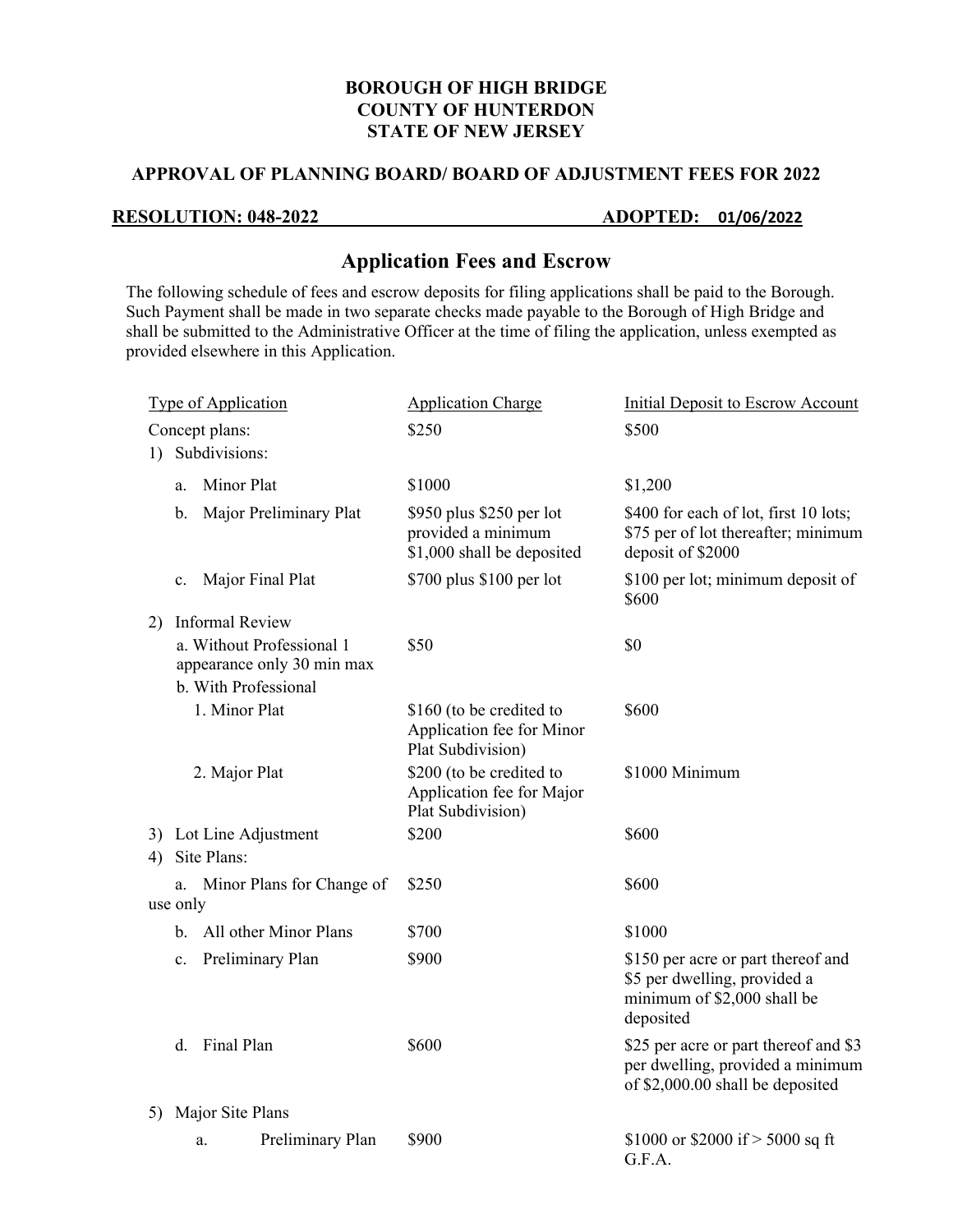|  | Final Plan | \$600 | \$500 or \$1000 if $>$ 5000 sq ft<br>G.F.A |
|--|------------|-------|--------------------------------------------|
|  |            |       |                                            |

| 6)                                                                                            | <b>Informal Review</b>                                                          |                                                                                        |                                     |
|-----------------------------------------------------------------------------------------------|---------------------------------------------------------------------------------|----------------------------------------------------------------------------------------|-------------------------------------|
|                                                                                               | a. Without Professional 1<br>appearance only 30 min max<br>b. With Professional | \$50                                                                                   | \$0                                 |
|                                                                                               | 1. Minor Plat                                                                   | \$160 (to be credited to<br>Application fee for Minor<br>Plat Subdivision)             | \$600                               |
|                                                                                               | 2. Major Plat                                                                   | \$200 (to be credited to<br>Application fee for Major<br>Plat Subdivision)             | \$1000 Minimum                      |
| 7)                                                                                            | Variances                                                                       |                                                                                        |                                     |
|                                                                                               | Appeals (40:55D-70a)<br>a.                                                      | \$150                                                                                  | \$600                               |
|                                                                                               | Appeal of Tree Removal<br>Permit                                                | \$150                                                                                  | \$600                               |
|                                                                                               | Interpretation (40:55D-<br>b.<br>70b)                                           | \$150                                                                                  | \$600                               |
|                                                                                               | "c" variance $(40:55D-70c)$<br>$\mathbf{c}$ .                                   | \$150                                                                                  | \$1,000                             |
|                                                                                               | New Construction                                                                | \$150                                                                                  | \$1,000                             |
|                                                                                               | <b>Existing Single Family</b>                                                   | \$150                                                                                  |                                     |
|                                                                                               | "d" variance $(40:55D-70d)$<br>d.                                               | \$150                                                                                  | \$1,500                             |
|                                                                                               | <b>Conditional Use Permit</b><br>e.<br>$(40:55D-34 & 35)$                       | \$150                                                                                  | \$2000                              |
|                                                                                               | 8) Appeals to Borough Council                                                   | \$150                                                                                  | \$1000                              |
| 9)                                                                                            | Proof of Nonconformity                                                          | \$150                                                                                  | \$500                               |
|                                                                                               | 10) Certified list of property<br>owners                                        | \$.025 per name or \$10,<br>whichever is greater                                       | None required                       |
|                                                                                               | 11) Copy of transcripts                                                         | As provided in resolution<br>or ordinance adopted<br>pursuant to N.J.S.A.<br>$47:1A-1$ | None required                       |
|                                                                                               | 12) Copy of minutes or decision                                                 | N.J.S.A. 47:1A-1                                                                       | None required                       |
|                                                                                               | 13) Zoning Permits                                                              |                                                                                        |                                     |
|                                                                                               | a. For principle structure or<br>retaining wall                                 | \$100                                                                                  | \$1000 for retaining walls $> 4$ ft |
|                                                                                               | b. for a use                                                                    | \$100                                                                                  |                                     |
|                                                                                               | C. For an accessory Structure,<br>fence, or deck                                | \$100                                                                                  |                                     |
| 14) Special Meeting (2hrs) if<br>scheduled by the Board at the<br>request of the applicant in |                                                                                 | \$300                                                                                  | \$1200                              |